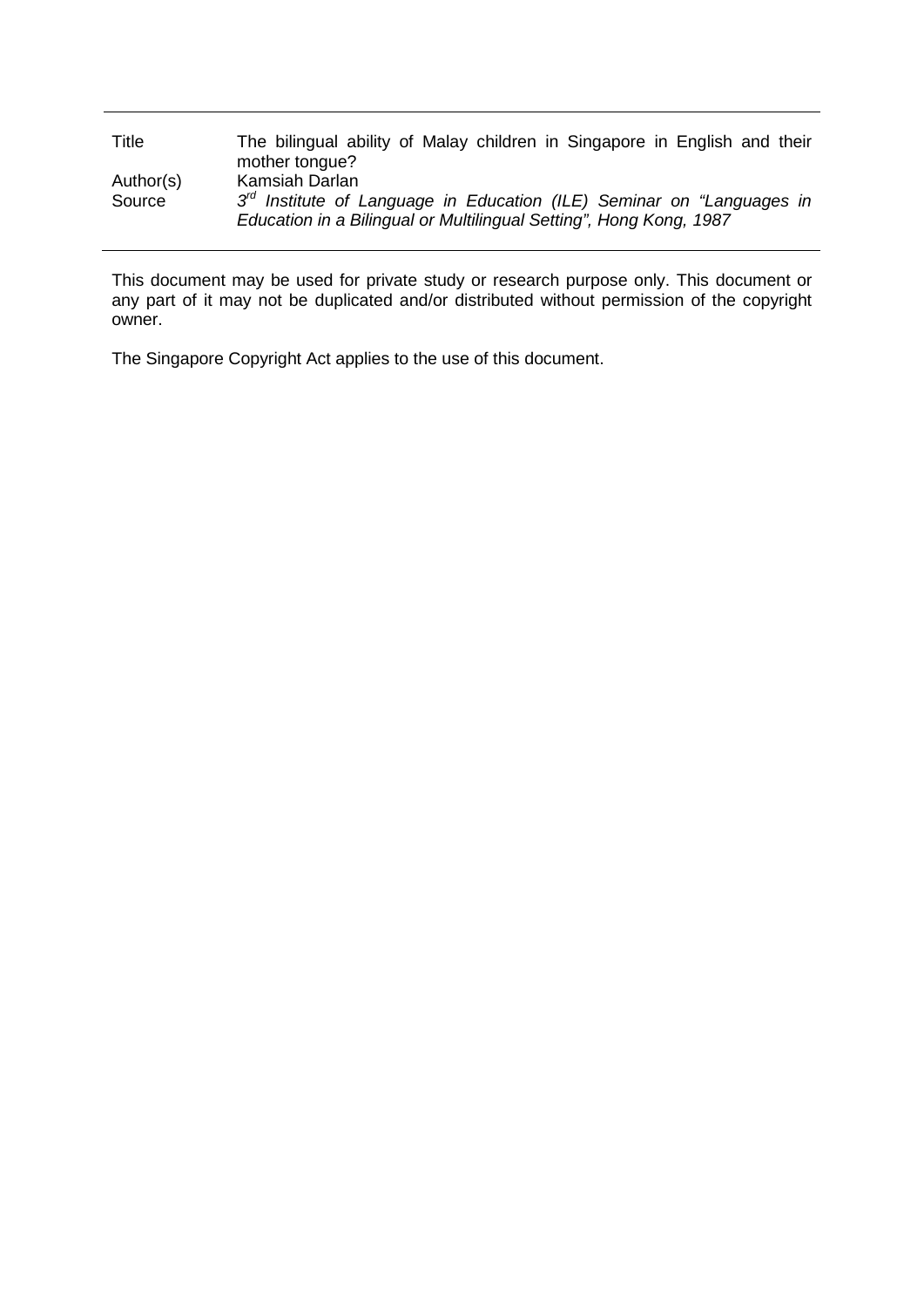## THE BILINGUAL ABILITY

**پوهن** ک

# OF **MALAY** CHILDREN IN SINGAPORE IN ENGLISH AND THEIR MOTHER TONGUE

BY

MRS KAMSIAH DARLAN

## INSTITUTE OF EDUCATION

### SINGAPORE

-..

 $\label{eq:2.1} \mathcal{L}_{\mathcal{L}}(\mathbf{x}_i) = \mathcal{L}_{\mathcal{L}}(\mathbf{x}_i) = \mathcal{L}_{\mathcal{L}}(\mathbf{x}_i)$ 

Paper presented at the

3rd Institute of Language in Education (ILE) Seminar on Languages in Education in a Bi-lingual or Multi-lingual Setting

Hong Kong, 1987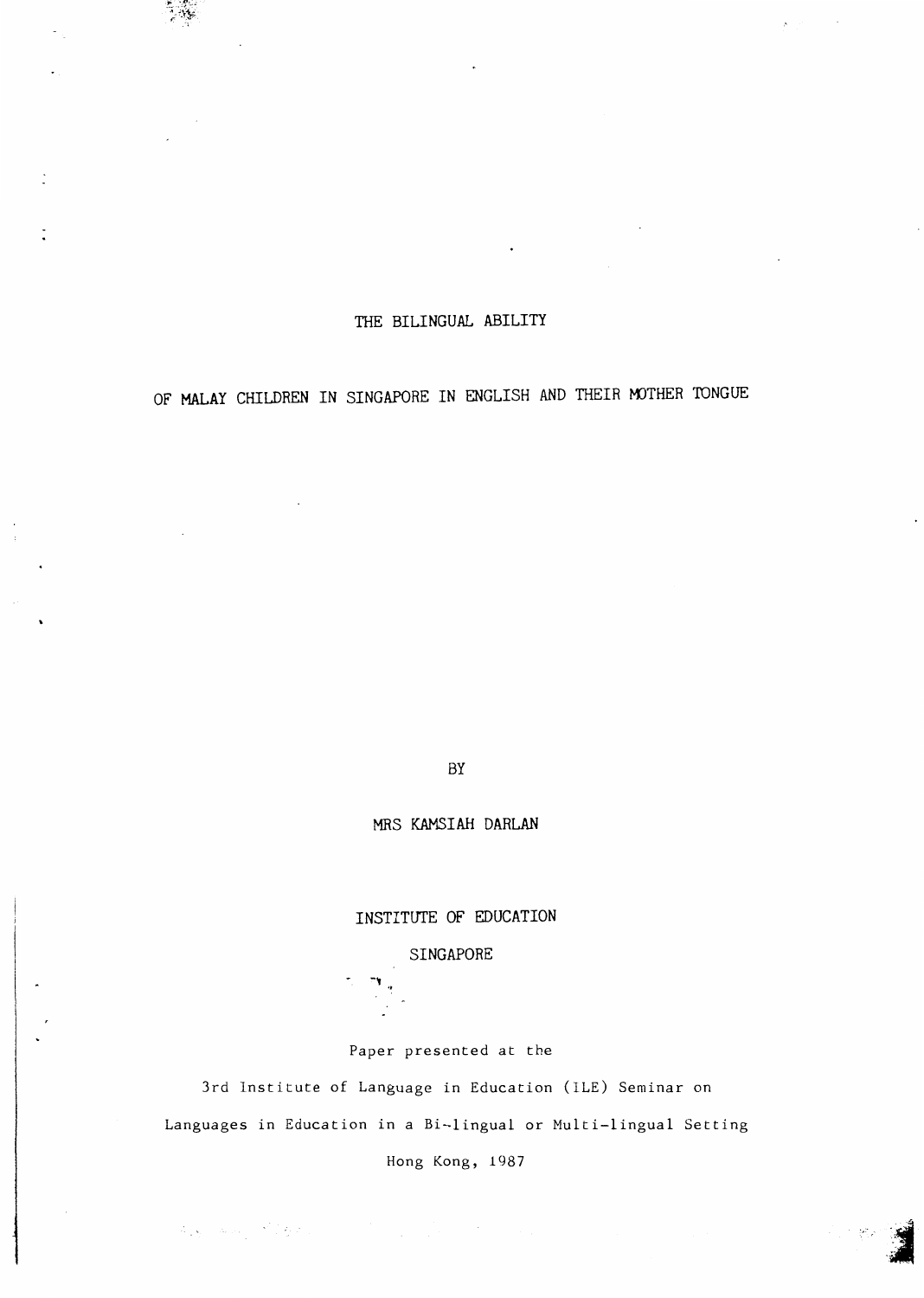#### Introduction

The Malays which are the largest minority group in Singapore formed about 15% of the population while their language which has been the lingua-franca of the region was made the National Language of Singapore since 1959. The changing shift of the economic, social and political situations in the past two decades have advanced English as the most important language, widely used in the government, official, commercial and the religious and family domains.

English is the main language of instruction in schools, and as a subject it could either be studied at the first or second language level. The bilingual education policy of Singapore also made it necessary for every child to study their mother tongue or their ethnic languages also known as "second languages" in order to inculcate the cultural values and ethnic identities of the pupils.

To be a balanced bilingual who is equally effective in both languages is a difficult endeavour especially where the environmental factors favour one language against the other. In the case of the Malay children, their mother-tongue still features most importantly in their daily lives inspite of the increasing influence of English and western ideas concomitant with modernization. According to Kuo (1980), mothet-tongue retention among the Malays in Singapore is the highest among the three major ethnic groups even though the type of Malay referred to is usually the informal Malay where the domain of usage has been relegated mainly to the family, the neighbourhood, and the religious domain.

The changing scenario in Singapore in the last two decades had made it necessary for Malay children to acquire English which for most of them will only be studied after enrolment in schools.

An Song Company of the Company of the Company of the Company of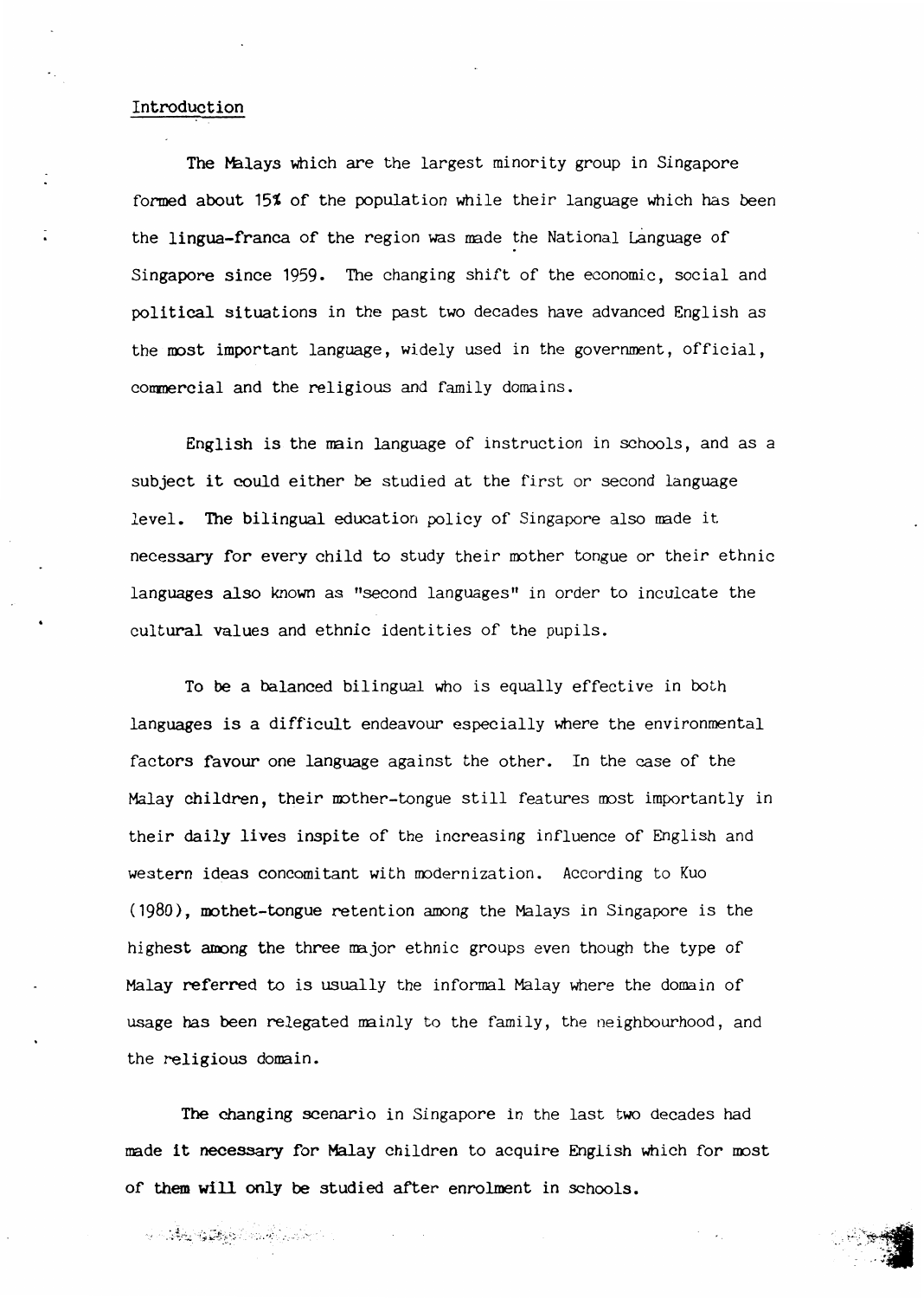The present study is part of a larger study conducted by the School of Arts and Language Studies, Institute of Education in late 1985-86 together base@line data on English langauge and second language proficiency of primary three pupils in Singapore. This paper tries to examine the bilingual ability of a section of the sample that is the Malay children on their Malay-English proficiency, how proficient in Malay are they and to what extent have they acquired the English language?

Specifically it is the pupils' proficiency in the language as measured by their performance on the listening, speaking, reading and writing tasks that is considered, not their academic performance in the English/Malay language examinations even though a certain overlapping in the nature and content of the tests will be present.

#### Sample Size

ිමුණ රඳවැනි ස

te terito

The total sample for this English-Malay study is 91, of which 49 (53.85%) are boys and 42 (46.15%) are girls. All of them were in primary three, aged 8-9 years, when the first language test was administered.

This study primarily focused on the Malay ethnic group but a sizeable number of non-Malay pupils (Indians, Chinese and Eurasians) are also included in the sample. The following table shows the breakdown of the sample in terms of race and sex.

- 2 -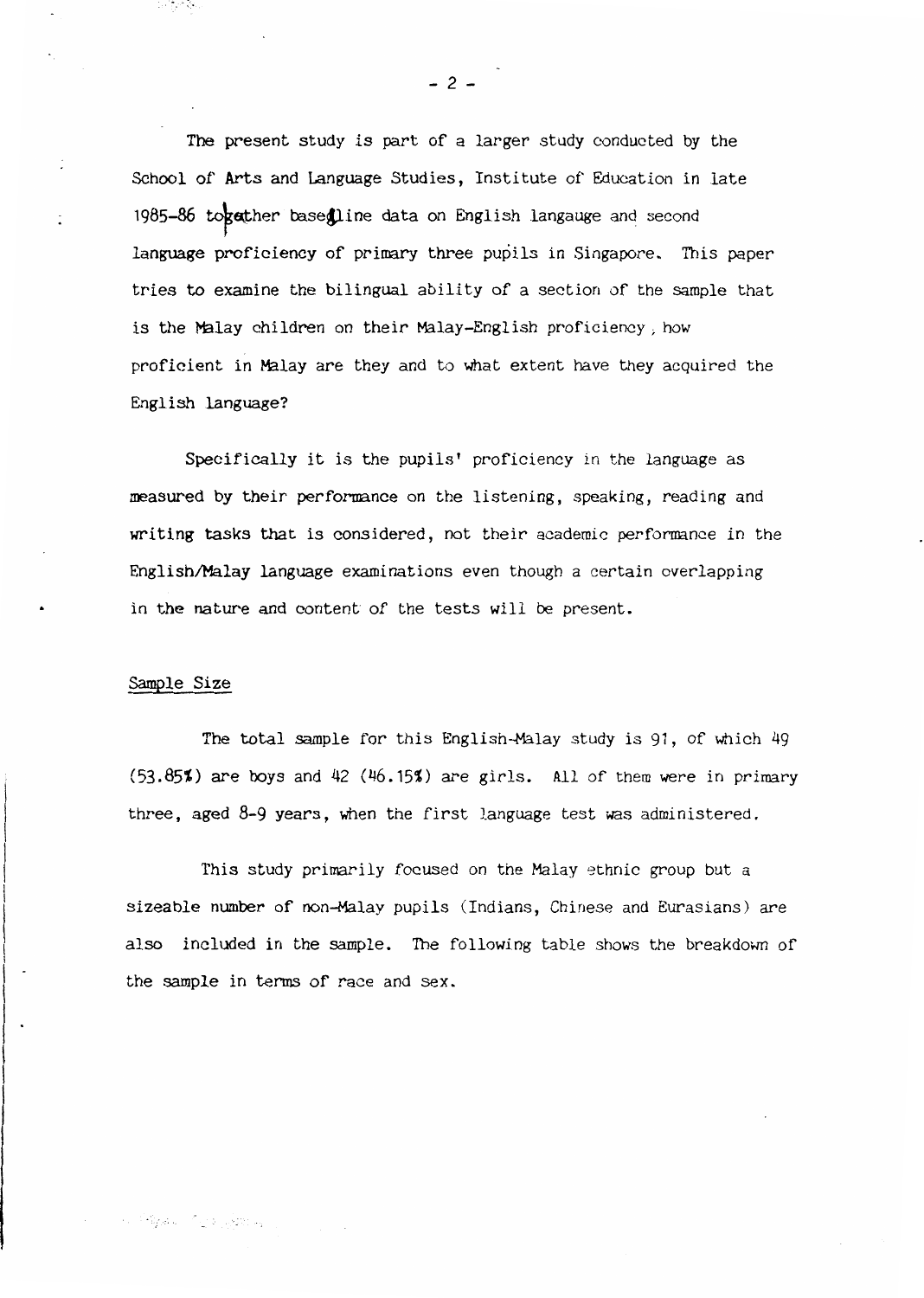Table  $I$  : Race and Sex of the Sample

| Race<br>$(n = 91)$ | M  | Sex<br>F | MF | Percent |
|--------------------|----|----------|----|---------|
| Malay              | 35 | 30       | 65 | 71.43   |
| Non-Malay          | 14 | 12       | 26 | 28.57   |

The Test Instruments

-:.· . ..,.,

Two sets of similar instruments, one in English and the other in Malay, were used to test the language proficiency of the sample. Each set consists of the following components :

- Listening comprehension
- Dictation
- Sound discrimination
- . Reading comprehension
- Composition

 $\label{eq:2.1} \mathcal{H}^{\mathcal{A}}_{\mathcal{A}}(\mathbf{x})=\sum_{i=1}^n\sum_{i=1}^n\mathcal{H}^{\mathcal{A}}_{\mathcal{A}}(\mathbf{x})\mathcal{H}^{\mathcal{A}}_{\mathcal{A}}(\mathbf{x})\qquad \qquad \mathcal{H}^{\mathcal{A}}_{\mathcal{A}}(\mathbf{x})=\sum_{i=1}^n\sum_{i=1}^n\mathcal{H}^{\mathcal{A}}_{\mathcal{A}}(\mathbf{x})\mathcal{H}^{\mathcal{A}}_{\mathcal{A}}(\mathbf{x})\qquad \qquad \mathcal{H}^{\mathcal{A}}$ 

Oral expression.

In addition the Raven's Standard Progressive Matrices were also administered. All the English\_ Language (EL) tests were administered first; four months later the Malay Language (ML) proficiency tests were taken by the pupils. The written tests were conducted on a class or group basis while the oral test was administered in a one-to-one situation to randomly selected pupils (66 pupils took the ML oral test and 24 pupils the EL oral test). The maximum score for each component in each language is 100.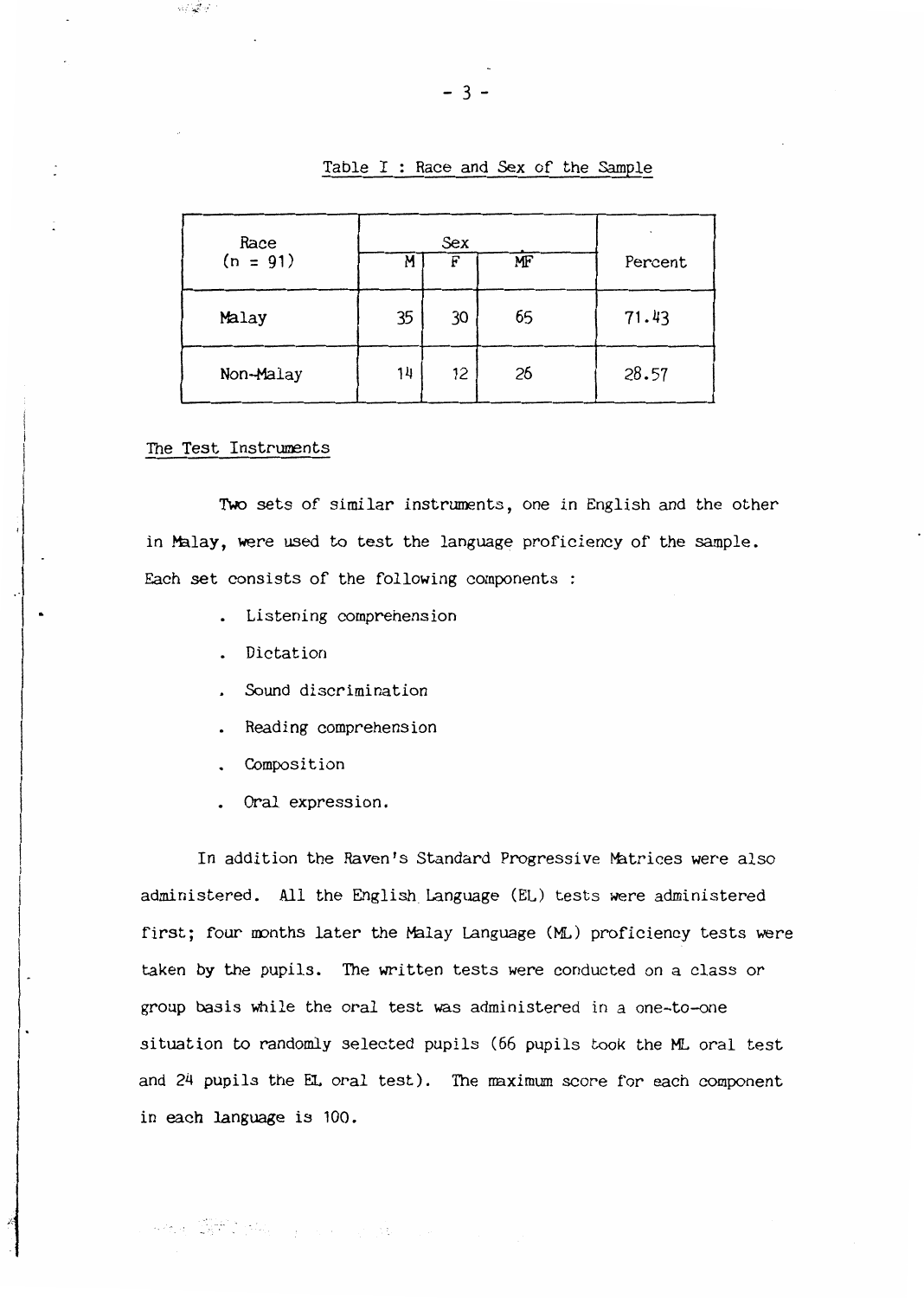#### Pupils' Performance on the Two Language Tasks

#### Malay Language

In general the overall performance of the sample on the Malay Language proficiency test was high. The overall mean for a total of five components excluding oral expression was 391.91 with a standard deviation of 50.44. This can be attributed to the high performance in listening comprehension, dictation, sound discrimination and oral expression. Performance in reading comprehension and composition fell below the composite mean of all the components, which is 78.38.

#### English Language

အိပ္ အိန္နိုင္ငံေျပာင္းေတြေပး ပါ

The subjects' performance on the English Language proficiency test was not as high as that for Malay, with a mean of only 367.74. The means of components which stood above the overall mean were those for sound discrimination, listening comprehension and dictation. Performance in oral expression, composition and reading comprehension components fell below the overall mean. There was also greater spread in the pupils' performance in English (S  $D = 66.44$ ) than in Malay (S D  $= 50.44$ .

Table 2 shows the mean of the total scores for the English and Malay tests, while Table 3 displays the results of all the components of the two sets of tests. A t-test was carried out to find out whether there was any difference in the subjects' performance in the overall English and Malay tests. The t-value obtained (t=  $2.64$ , p  $\le$ 0.01) showed that there was no significant difference in overall performance between the two languages, with performance in Malay higher than in English.

 $-$  4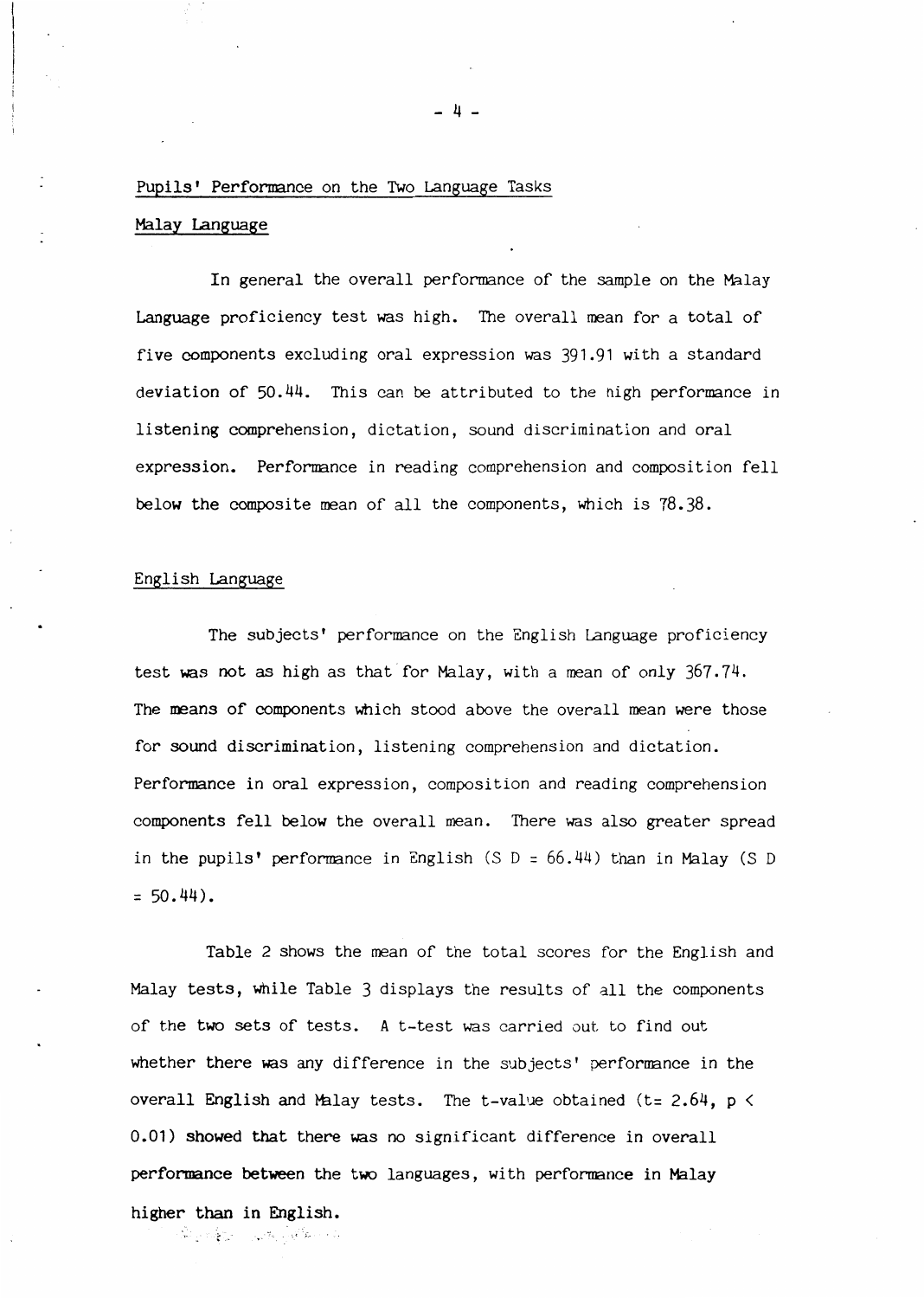Table 2

Overall Performance in English and Malay

| Language | Maximum | Mean   | S D   | t-value               |
|----------|---------|--------|-------|-----------------------|
| English  | 500     | 367.74 | 66.44 |                       |
| Malay    | 500     | 391.91 | 50.44 | $-2.64$<br>(p < 0.01) |

 $\ddot{\phantom{a}}$ 

## Table 3

## Bilingual (Malay-English) Ability

| Component<br>$(n = 91)$ | Language | Mean  | S D   | t-value |
|-------------------------|----------|-------|-------|---------|
| Listening               | Malay    | 91.10 | 16.96 | 1.13    |
| Comprehension           | English  | 88.35 | 15.86 | ns      |
| Dictation               | Malay    | 90.07 | 13.39 | 2.65    |
|                         | English  | 82.57 | 22.49 | +       |
| Sound                   | Malay    | 84.25 | 12.61 | $-3.24$ |
| Discrimination          | English  | 89.86 | 8.92  | $++$    |
| Reading                 | Malay    | 70.44 | 19.55 | 4.91    |
| Comprehension           | English  | 54.29 | 21.51 | $+$     |
| Composition             | Malay    | 55.44 | 16.99 | $-1.46$ |
|                         | English  | 50.73 | 17.53 | ns      |
| Oral                    | Malay    | 77.27 | 16.67 | 5.59    |
|                         | English  | 50.65 | 10.62 | $++$    |
|                         |          |       |       |         |

 $\sim 10^7$ 

 $+$  p < 0.01  $+$  + p < 0.001

 $-5 -$ 

Ċ

 $\hat{\mathcal{L}}$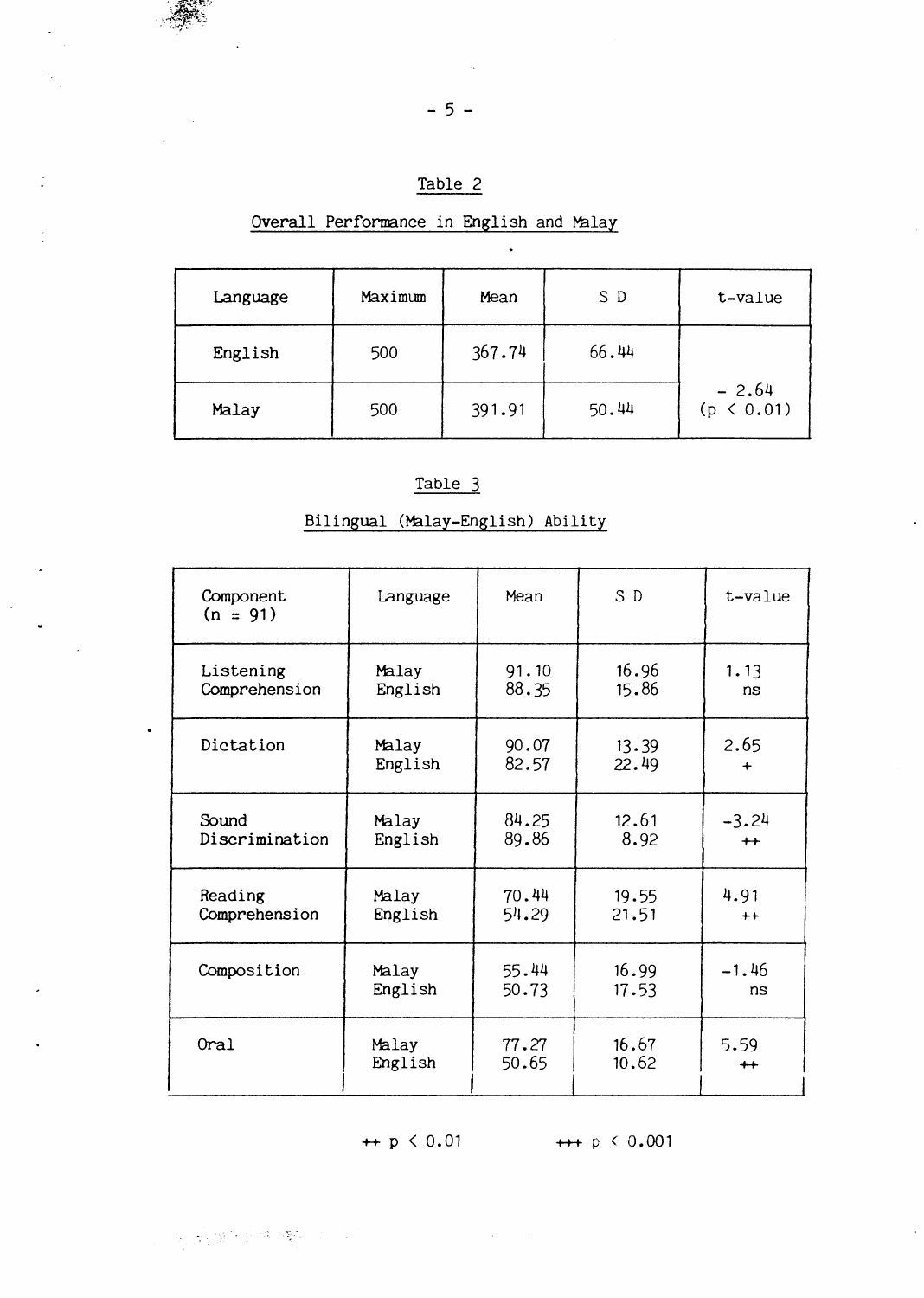



# the state of the state of the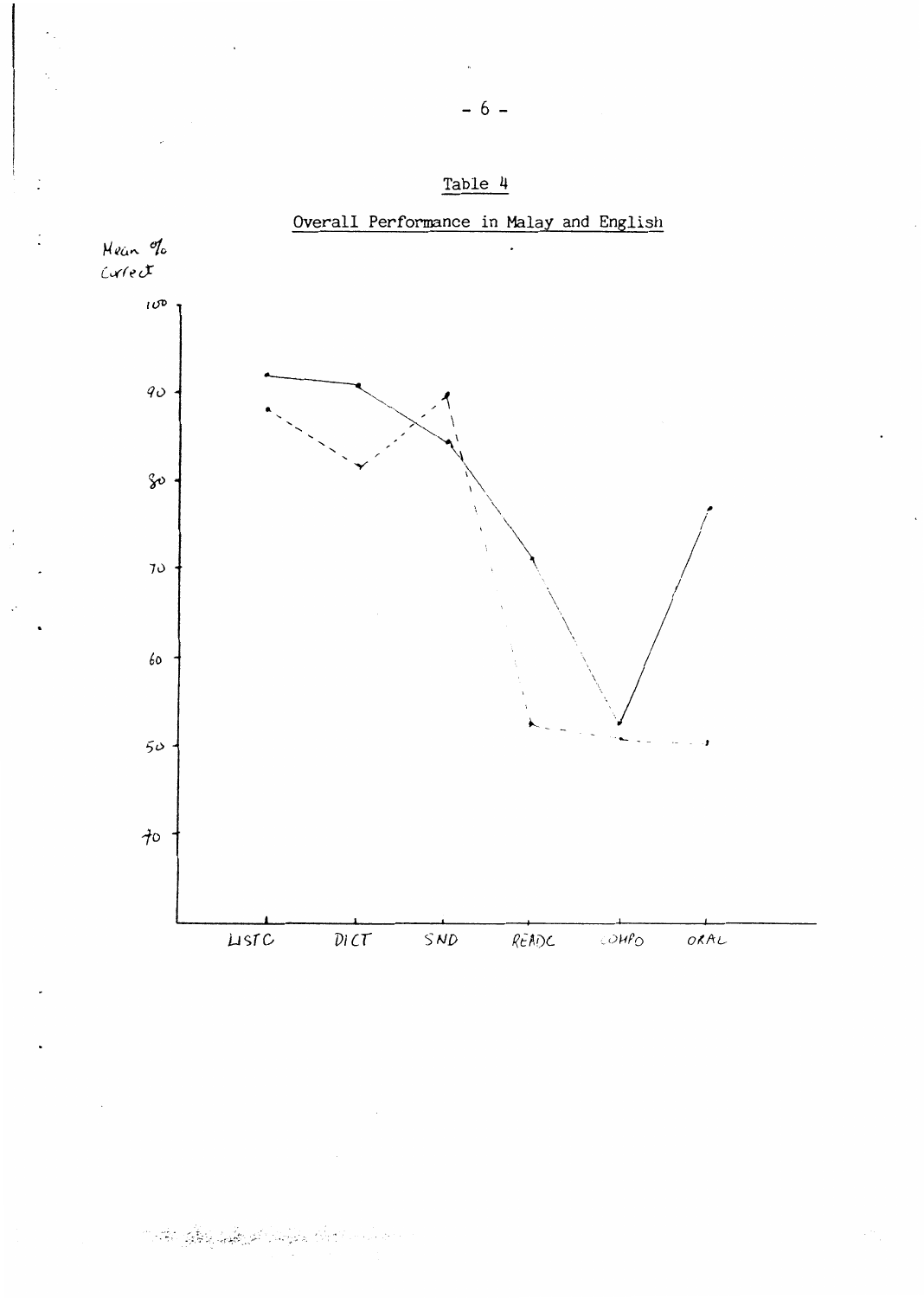## Correlation between Overall Performance in English and Malay with its respective components

There was a very weak correlation between the overall performances in English and Malay  $(r = 0.03)$ . But the correlations of the pupils' overall performances with its respective components within each language were very strong in all skills except in oral expression. For example, high overall performance was closely related to high performance in dictation and composition than in other skills. This is shown in Table 5.

## Table 5

# Correlation between Pupils' Overall Performance and Language Components Within English and Malay

| Components                 | English    | Malay     |
|----------------------------|------------|-----------|
| Listening<br>Comprehension | $0.785 +$  | $0.731 +$ |
| Dictation                  | $0.893 +$  | $0.820 +$ |
| Sound<br>Discrimination    | $0.414 +$  | $0.566 +$ |
| Reading<br>Comprehension   | $0.775 +$  | $0.606 +$ |
| Composition                | $0.884 +$  | $0.557 +$ |
| Oral<br>Expression         | $0.152$ ns | $0.287 +$ |

 $+$  p < 0.001  $+$  p < 0.05

10. a  $\mathcal{L}(\mathcal{L}_{\mathcal{L}})$  .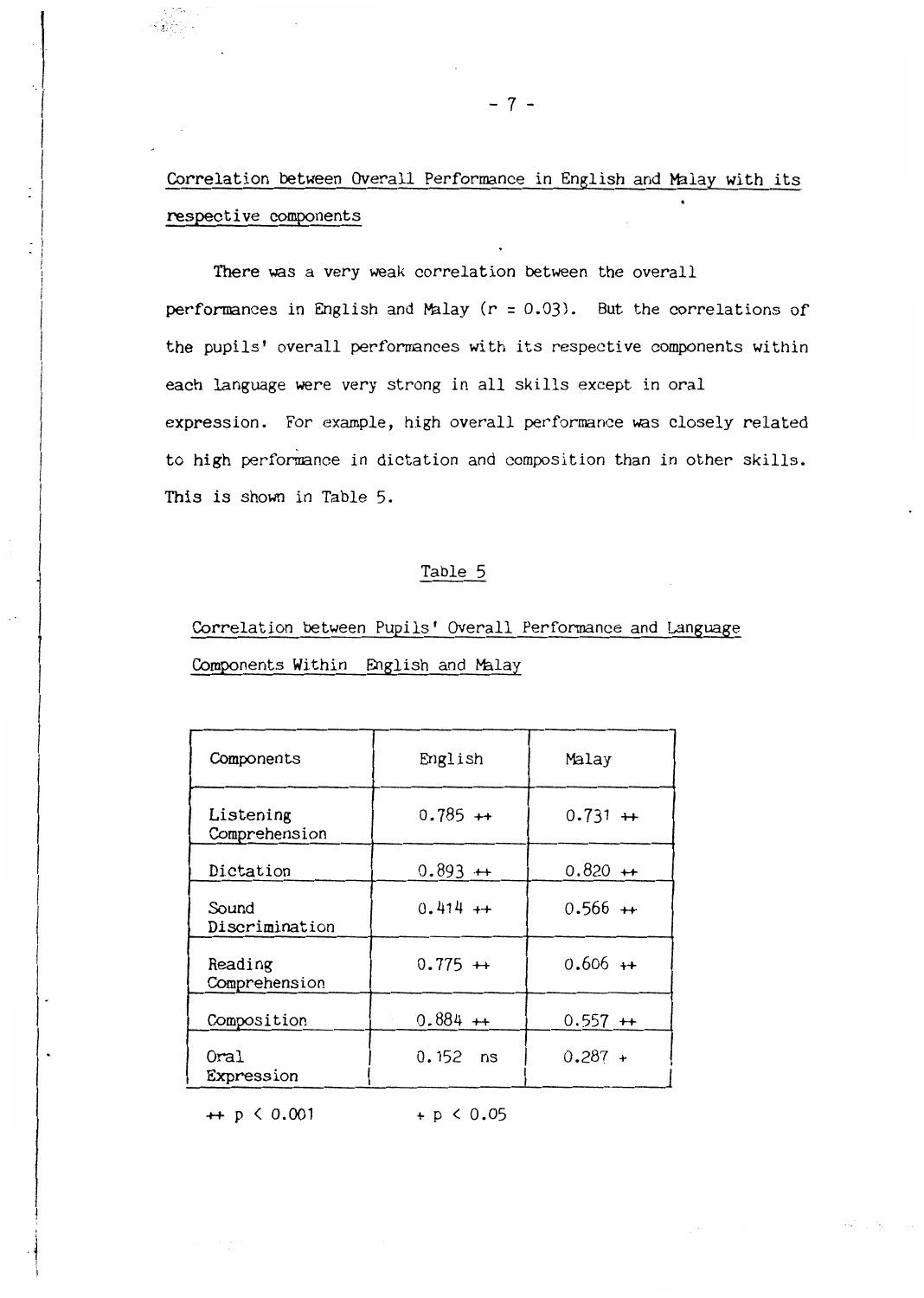Correlations between Language Components within Malay and English

Correlations between most of the components within each language area ranged from high to moderate (Refer to Tables  $6 \& 7$ ). However, within English, all components were significantly correlated (See Table 6), indicating the close relationship between one language skill and another.

Similarly in the Malay language test, statistically significant correlations were obtained for most of the components except for reading comprehension with listening comprehension, sound discrimination with composition, sound discrimination with reading comprehension, and oral expression with reading comprehension, listening comprehension and sound discrimination.

#### Table 6

|                | English Language<br>Components | 1                    | $\overline{c}$    | 3                      | 4             | 5     | 6    |
|----------------|--------------------------------|----------------------|-------------------|------------------------|---------------|-------|------|
| 1              | Listening<br>Comprehension     | 1.00                 |                   |                        |               |       |      |
| $\overline{c}$ | Dictation                      | 0.514<br>$^{\rm ++}$ | 1.00              |                        |               |       |      |
| $\overline{3}$ | Sound<br>Discrimination        | 0.304<br>$++$        | 0.327<br>$++$     | 1.00                   |               |       |      |
| 4              | Reading<br>Comprehension       | 0.542<br>$^{++}$     | 0.514<br>$^{+++}$ | 0.207<br>÷             | 1.00          |       |      |
| 5              | Composition                    | 0.645<br>$++$        | 0.813<br>$+$      | 0.403<br>$^{+}$        | 0.586<br>$++$ | 1.00  |      |
| 6              | Oral $*$                       | 0.283                | 0.094             | $-0.519$<br>$^{\bf +}$ | 0.303         | 0.194 | 1.00 |

#### Correlation Matrix for English Language Components

#### +  $p \le 0.05$

## $+ p < 0.01$

 $++$  p  $\leq 0.001$ 

There was a much smaller sample  $(n = 24)$  selected to take the oral component

 $-8-$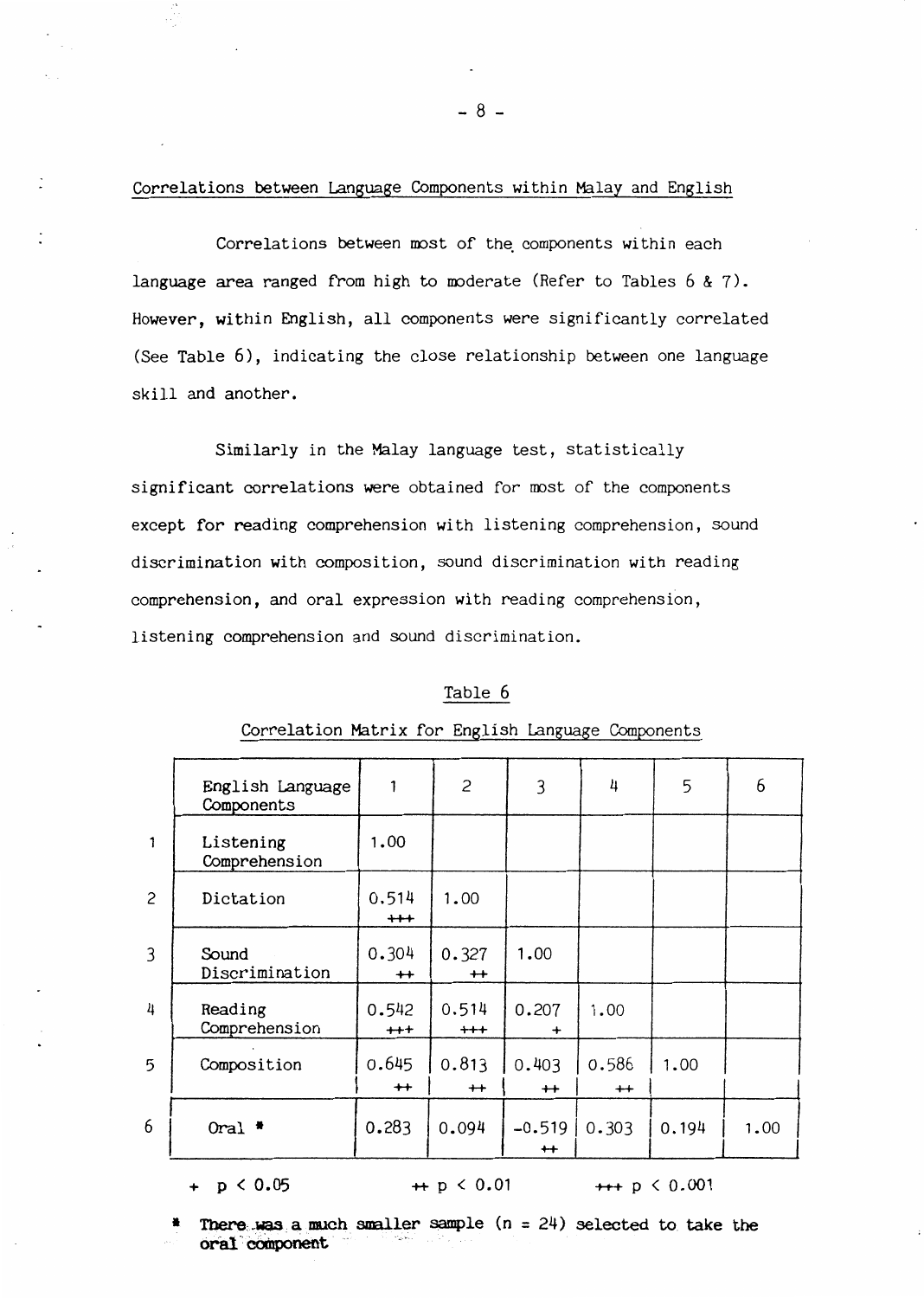## Table *1*

|                | Malay Language<br>Components |                 | $\dot{2}$<br>$\bullet$          | 3       | 4         | 5               | 6    |
|----------------|------------------------------|-----------------|---------------------------------|---------|-----------|-----------------|------|
| $\mathbf{1}$   | Listening<br>Comprehension   | 1.00            |                                 |         |           |                 |      |
| $\overline{c}$ | Dictation                    | 0.58<br>$+ + +$ | 1.00                            |         |           |                 |      |
| 3              | Sound<br>Discrimination      | 0.45<br>$+ +$   | 0.56<br>$^{\mathrm{+++}}$       | 1.00    |           |                 |      |
| 4              | Reading<br>Comprehension     | 0.13            | 0.31<br>$+$                     | 0.09    | 1.00      |                 |      |
| 5              | Composition                  | 0.27<br>$+$     | 0.35<br>$+$                     | $-0.11$ | 0.22<br>+ | 1.00            |      |
| 6              | Oral                         | 0.10            | 0.38<br>$^{+}$                  | $-0.21$ | 0.17      | 0.51<br>$^{++}$ | 1.00 |
|                | $+ p < 0.05$                 |                 | $\leftrightarrow$ p $\leq 0.01$ |         |           | $++ p 0.001$    |      |

### Correlation Matrix for Malay Language Components

 $\ddot{\cdot}$ 

 $n = 66$ 

 $\label{eq:2} \mathcal{F}(\mathcal{F}_{\mathcal{G}}^{\mathcal{G}}(\mathcal{F}_{\mathcal{G}}^{\mathcal{G}})) = \mathcal{F}_{\mathcal{G}}^{\mathcal{G}}(\mathcal{F}_{\mathcal{G}}^{\mathcal{G}}(\mathcal{F}_{\mathcal{G}}^{\mathcal{G}}))$ 

### Summary of the performance of this sample

The findings of the study point to the following features of Malay-English bilingual ability of a sample of our primary three children :

- The overall performance in Malay was slightly higher than that in English, a final contract that the contract of the contract of المعاطي والمستكرات المستقلة
- Children performed significantly better in Malay than in English in all components, except composition and listening comprehension where the differences were not significant.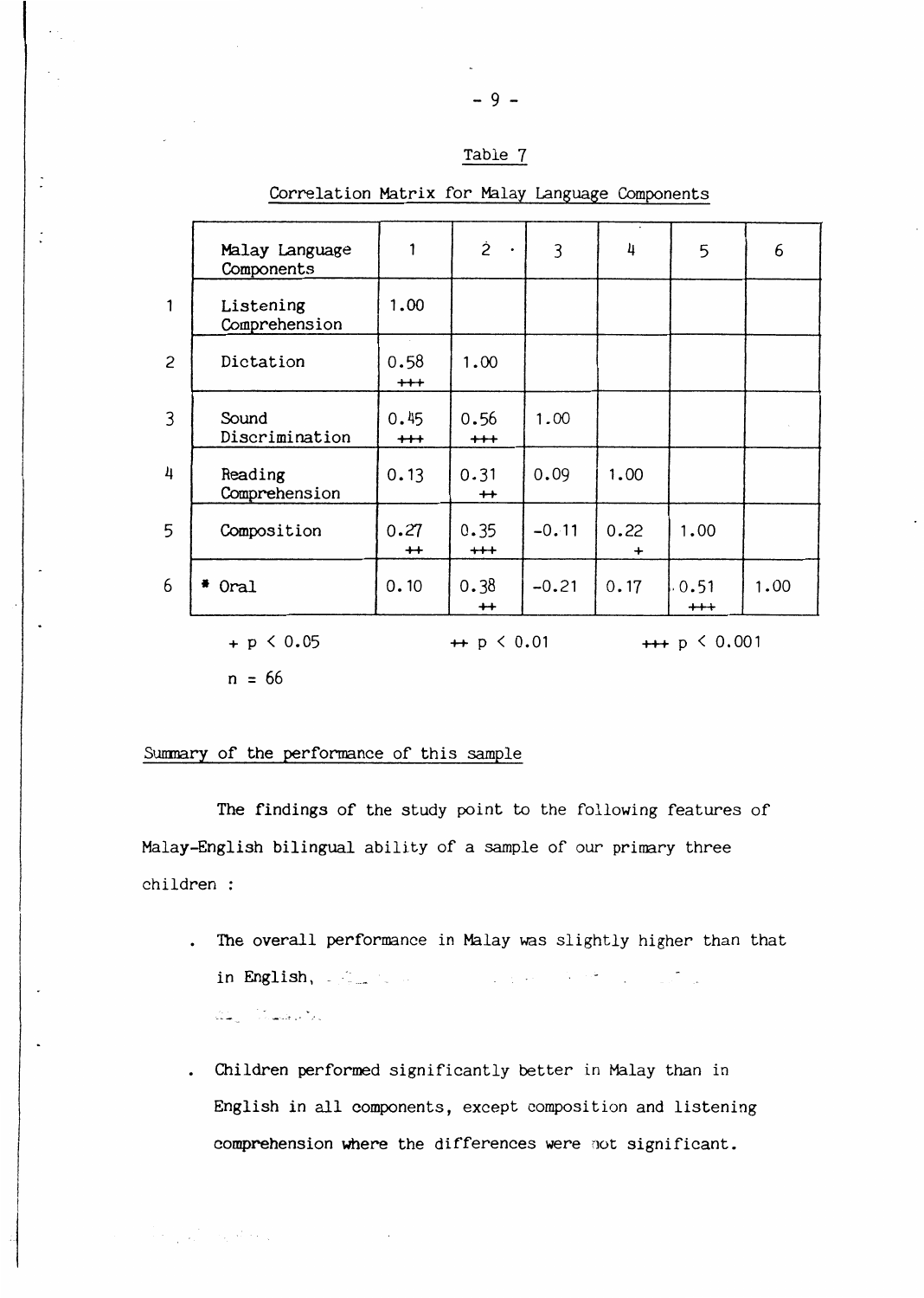Among the six **simpo**nents, children did much better in listening comprehension, dictation and sound discrimination  $~\cdot$   $~\cdot$   $~\cdot$   $~\cdot$   $~\cdot$   $~\cdot$   $~\cdot$   $~\cdot$   $~\cdot$   $~\cdot$   $~\cdot$   $~\cdot$   $~\cdot$   $~\cdot$   $~\cdot$   $~\cdot$   $~\cdot$   $~\cdot$   $~\cdot$   $~\cdot$   $~\cdot$   $~\cdot$   $~\cdot$   $~\cdot$   $~\cdot$   $~\cdot$   $~\cdot$   $~\cdot$   $~\cdot$   $~\cdot$   $~\cdot$   $~\cdot$   $~\cdot$   $~\cdot$   $~\cdot$   $~\cdot$   $~\cdot$ than in reading cOmprehension and·composition.

 $\vec{z}$ 

- . Pupils' oral competence in Malay was much higher than that in English.
- Pupils' scores in composition (both EL and ML) were low compared to those in other skills. This showed that composition writing was the most difficult skill to master.
- There were no substantial correlations between the corresponding components in the two languages. This could point to the fact that in the context of bilingual language acquisition, pupils' performance in any one language was dictated more by the specificity of the language itself rather than by the basic skills required for the different language components.
- Within a single language most of the components were correlated.
- For the Malay language there was a marked clustering among the components which requires writing skill as against the other components.
- Within each language, listening-related skills such as listening comprehension and sound discrimination had the highest scores. This may be attributed to the fact that listening skills were of a lower level than writing and that the acquisition of listening skills came before writing.

 $- 10 -$ 

,,

~·;  $N_{\rm c}^2/\gamma$ 

I

 $f_{\rm 2}$  . .

't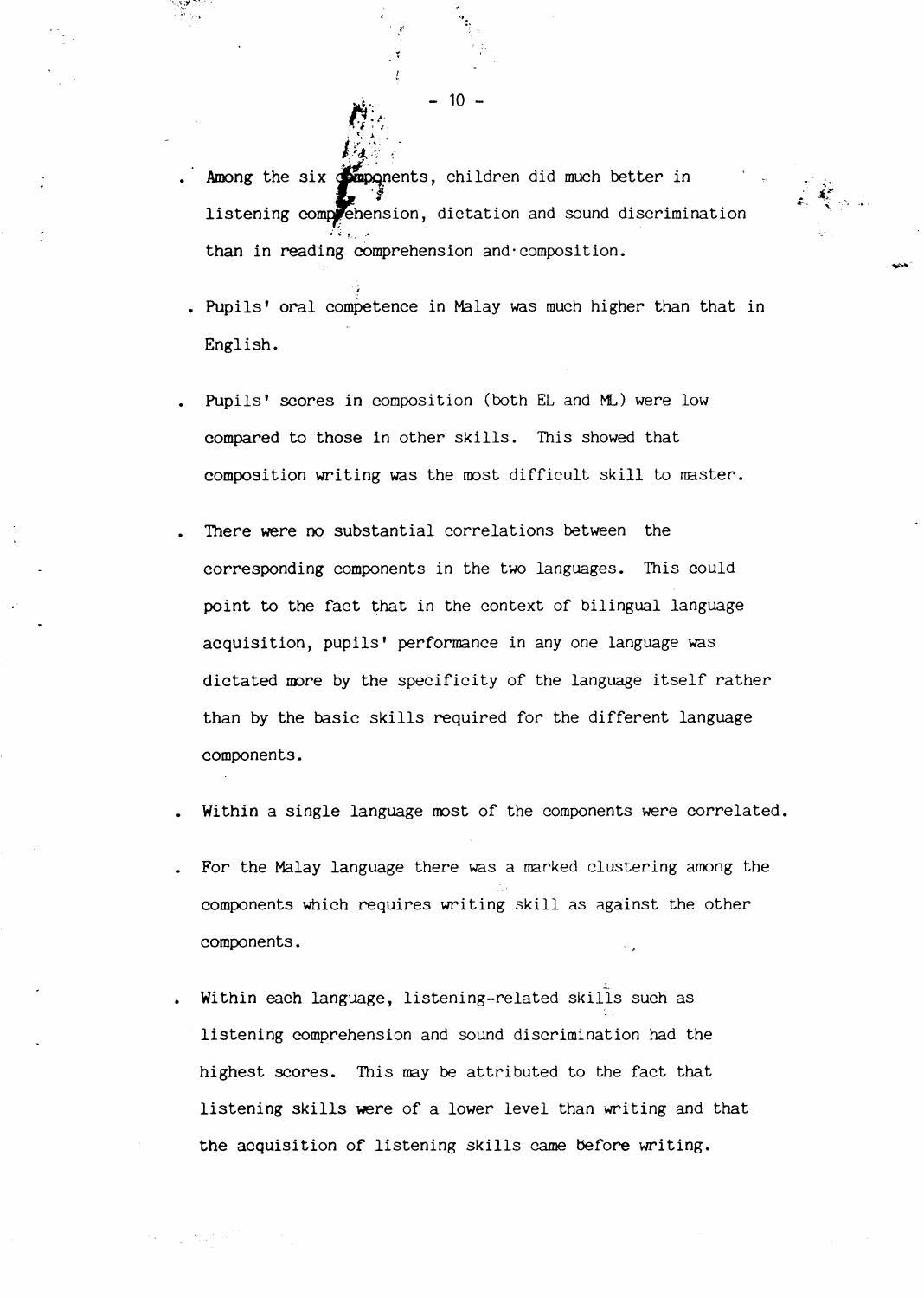$-11 -$ 

#### Performance of Malay Pupils on the Bilingual Proficiency Test

A t-test was also carried out to find out whether there were any differences in performance scores between the Malay and non-Malay children on both the EL and ML tests. The overall results are recorded in Table 8.

#### Table 8

| Language | Ethnicity          | n        | Overall<br>Mean  | S.D.           | t-value  |
|----------|--------------------|----------|------------------|----------------|----------|
| English  | Malay<br>Non-Malay | 64<br>26 | 355.39<br>398.12 | 69.40<br>47.22 | $3.37 +$ |
| Malay    | Malay<br>Non-Malay | 65<br>26 | 404.35<br>360.79 | 34.61<br>68.42 | $3.09 +$ |

#### Difference in Performance Between Malay and Non-Malay Sample

<sup>+</sup>p < 0.01 ++ p < 0.001

From the table it could be stated that the non-Malay pupils performed significantly better on the English test than the Malay pupils. The Malay pupils on the other hand performed significantly better on the Malay test than their non-Malay counterparts. A likely factor could be that Malay is the mother tongue of the Malay pupils. The non-Malay pupils performed less well in Malay since it is their second or third languages.

Table 8 and 9 give an overall picture of the pupils' performance by ethnicity on the English and Malay tests respectively.

第三章 查看 医牙科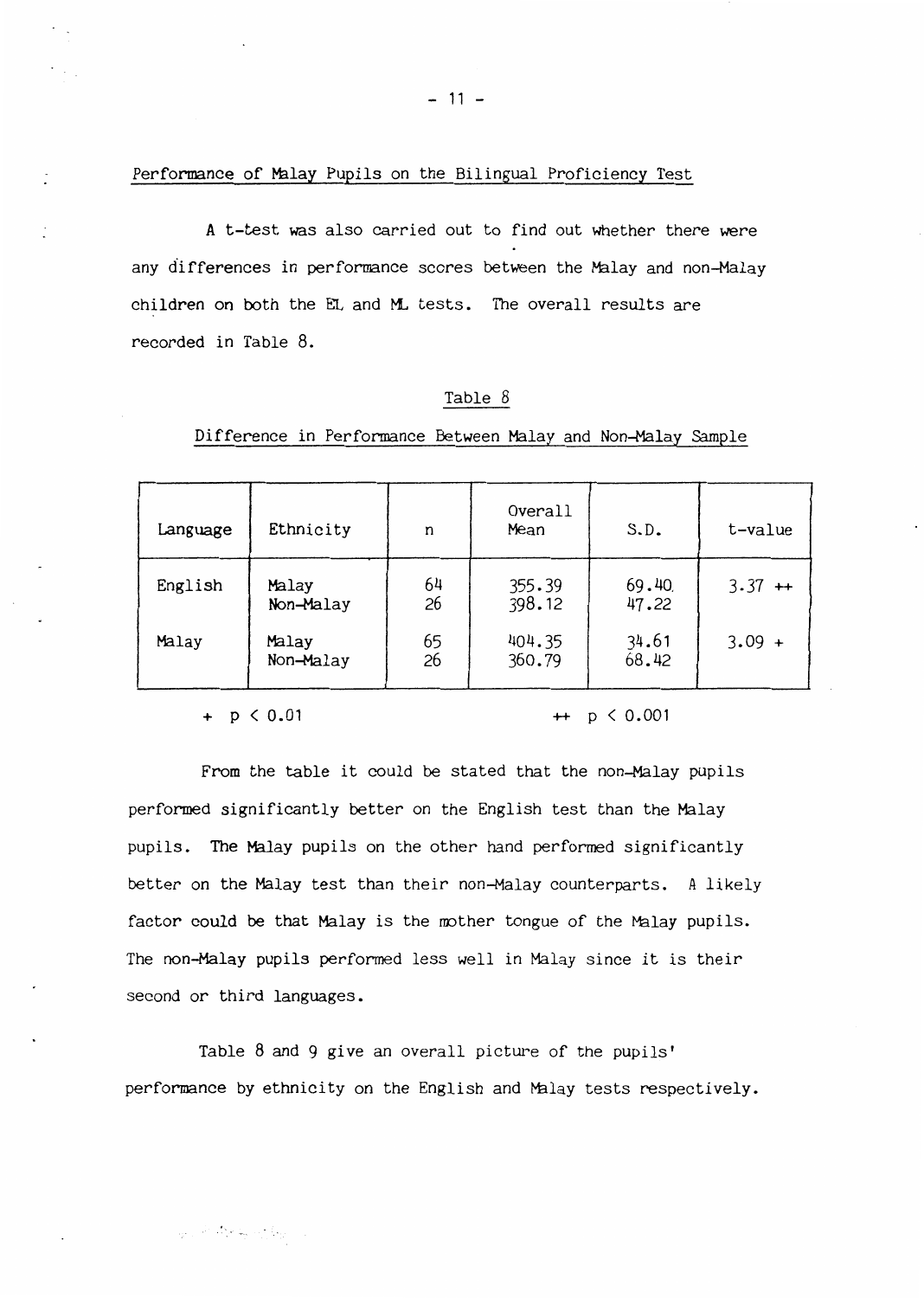| Table $\mathbf q$ : Overall Performance in Malay Language Components by Ethnicity |  |  |  |  |  |  |  |  |  |  |  |
|-----------------------------------------------------------------------------------|--|--|--|--|--|--|--|--|--|--|--|
|-----------------------------------------------------------------------------------|--|--|--|--|--|--|--|--|--|--|--|

 $\ddot{\cdot}$ 

| Components                 | frace              | n         | Mean           | S.D.           | t-value   |
|----------------------------|--------------------|-----------|----------------|----------------|-----------|
| Composition                | Malay<br>Non Malay | 65<br>26  | 59.65<br>44.33 | 15.38<br>16.48 | $3.94++$  |
| Reading<br>Comprehension   | Malay<br>Non Malay | 65<br>26  | 72.46<br>55.38 | 19.52<br>19.02 | 1.59      |
| Listening<br>Comprehension | Malay<br>Non Malay | 65.<br>26 | 93.54<br>85.06 | 13.63<br>22.49 | 1.81      |
| Dictation                  | Malay<br>Non malay | 65<br>26  | 93.69<br>81.00 | 5.23<br>20.67  | $3.08 +$  |
| Fal                        | Malay<br>Non Malay | 47<br>19  | 82.77<br>53.68 | 21.33<br>10.36 | $3.73***$ |
| Sound<br>Discrimination    | Malay<br>Non Malay | 65<br>26  | 85.00<br>84.52 | 18.37<br>7.26  | 1.30      |

+p < 0.05<br>++p < 0.001

 $\mathcal{E}_{\mathcal{V}}$ £ ð

ÿ

 $\cdot$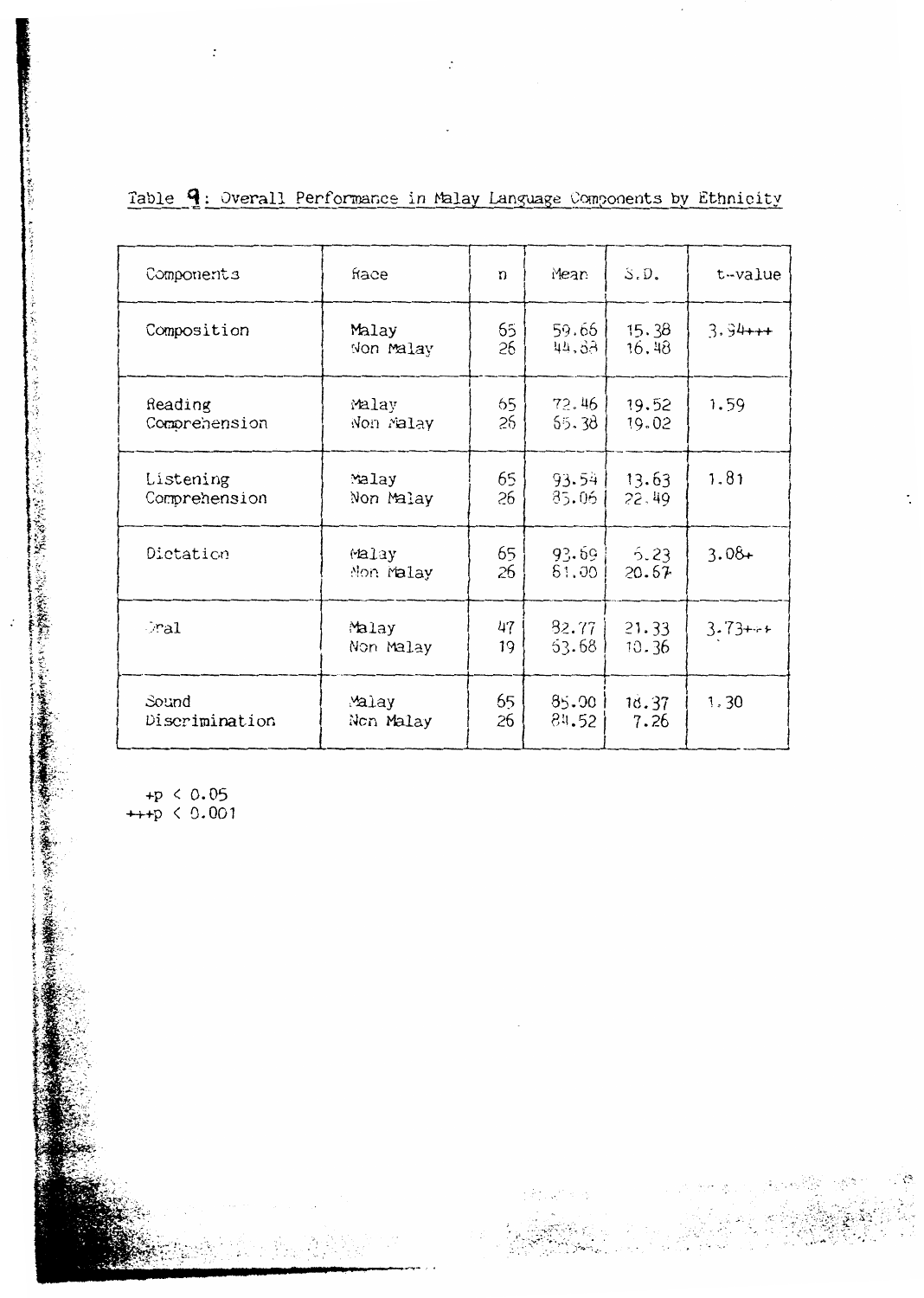## Table 10

## Peformance in English Language Components by Ethnicity

| Components     | Race               | n       | Mean           | S.D.          | t-value |
|----------------|--------------------|---------|----------------|---------------|---------|
| Composition    | Malay              | 65      | 48.10          | 18.29         | 2.62    |
|                | Non Malay          | 26      | 57.31          | 13.70         | $+$     |
| Reading        | Malay              | 64      | 50.31          | 19.84         | 2.74    |
| Comprehension  | Non Malay          | 26      | 64.23          | 22.66         | $+$     |
| Listening      | Malay              | 65      | 85.69          | 17.58         | 3.60    |
| Comprehension  | Non Malay          | 26      | 95.00          | 7.07          | $^{++}$ |
| Dictation      | Malay              | 64      | 79.00          | 25.08         | 3.35    |
|                | Non Malay          | 26      | 91.39          | 10.04         | $^{++}$ |
| Oral           | Malay<br>Non Malay | 20<br>4 | 48.33<br>61.67 | 8.41<br>13.74 | 1.87    |
| Sound          | Malay              | 65      | 89.73          | 8.42          | 0.20    |
| Discrimination | Non Malay          | 26      | 90.19          | 10.25         |         |

 $p < 0.01$  $P < 0.001$ 

In the Malay test (Table 9) significant differences in performance were observed in three of the six components, ie composition, dictation and oral comprehension, in which the Malay pupils performed much better. There was no statistically significant difference in performance in sound discrimination, listening comprehension and reading comprehension. A possible explanation could be that at the L2 level it will be much more difficult to gain proficiency for the higher skilled components like composition and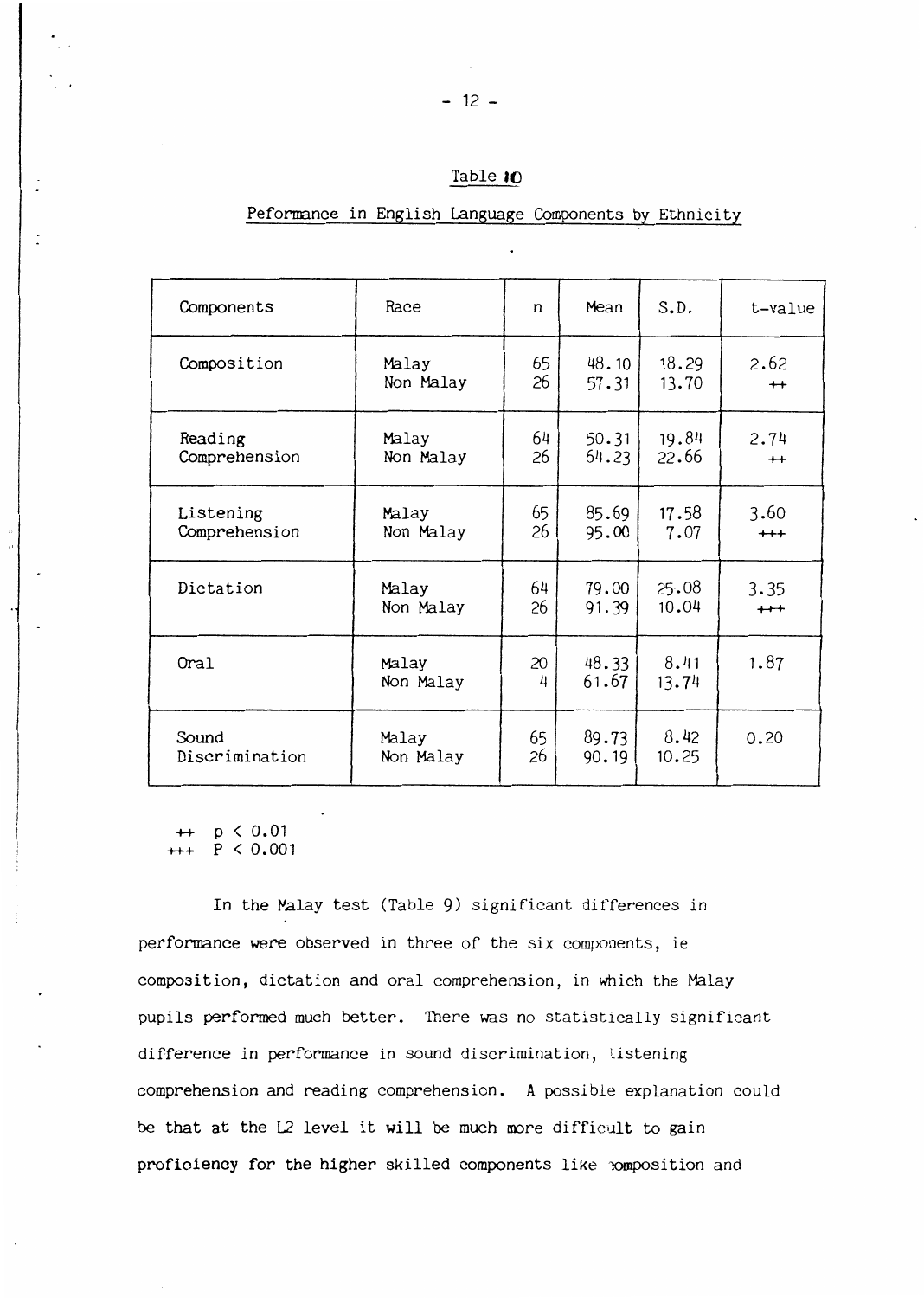dictation as compared to sound discrimination, listening and reading comprehension. In the same way oral expression also inyolved considerable cognitive language skill.

In the English test (Table 10) significant differences in performance were observed in four of the six components, ie listening comprehension, dictation, reading comprehension and composition where the non-Malay pupils performed much better. No significant difference was recorded between sound discrimination and oral expression where the sample size was too small from which to generalise.

#### The Performance of Malay Boys and Girls

Further analysis examine the performance scores of the Malay pupils by sex. Of the 65 Malay pupils in the sample 35 were boys and 30 girls. Results showed that there was no significant difference in overall performance between Malay boys and girls at this age on the overall English test as well as in all of its components, but significant differences in performance was observed for the Malay Language tests in composition writing (t =  $3.44$ , p > 0.001) and sound discrimination (t = 2.57,  $p > 0.01$ ).

| ani |  |
|-----|--|
|     |  |

| Language                                       | Sex.   | n        | Overall          | S.D.           | t-value          |
|------------------------------------------------|--------|----------|------------------|----------------|------------------|
| English<br>(including oral)                    | F<br>M | 29<br>35 | 352.46<br>357.82 | 74.31<br>66.05 | $-0.30$<br>ns    |
| Malay<br>(including oral<br>and reading aloud) | F<br>M | 30<br>35 | 413.75<br>396.30 | 34.42<br>33.16 | 2.07<br>(p>0.05) |

 $- 13 -$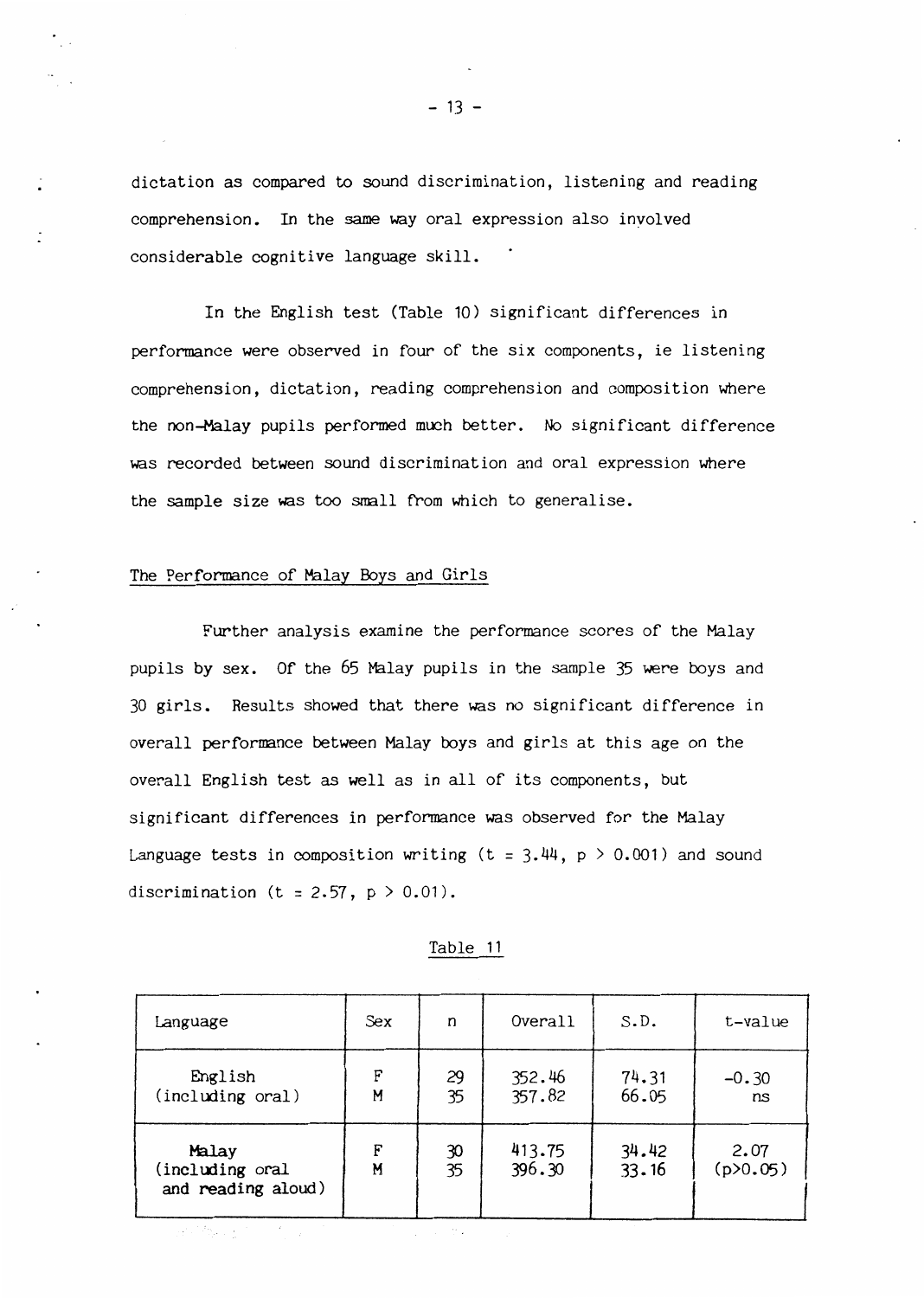Malay girls performed significantly better in Malay composition than Malay boys but these boys performed significantly better than the girls in the sound discrimination tests.

#### Conclusion

 $\vert \cdot \vert$ 

The above strategy of comparing the bilingual ability of the Malay and non-Malay pupils had identified certain differences in performance between the two groups in which the dominant home language of the pupils whether English or Malay could be a contributive factor affecting their proficiency. At a lower level ie. the pre-school level Malay children were found to perform as well as the non-Malays who are in the same socio-economic class in their bilingual tasks (Kamsiah, 1986) .

. If any inference could be made from the two separate studies, there is indication that the Malay pupils had gained a higher proficiency in their mother tongue than in English; but at the same time considerable progress in their EL proficiency could also be observed. There is evidence to support that what is obtained is only 'surface fluency' i.e. the ability to cope with everyday communication (Cummins, 1984). Teacher could do much more to improve the pupils in cognitively related "internal fluency" in the mother tongue and in this respect pupils already acquired language skills could be used as a springboard to acquire lateral or more complex skills in English Language as well as in other subject areas.

 $- 14 -$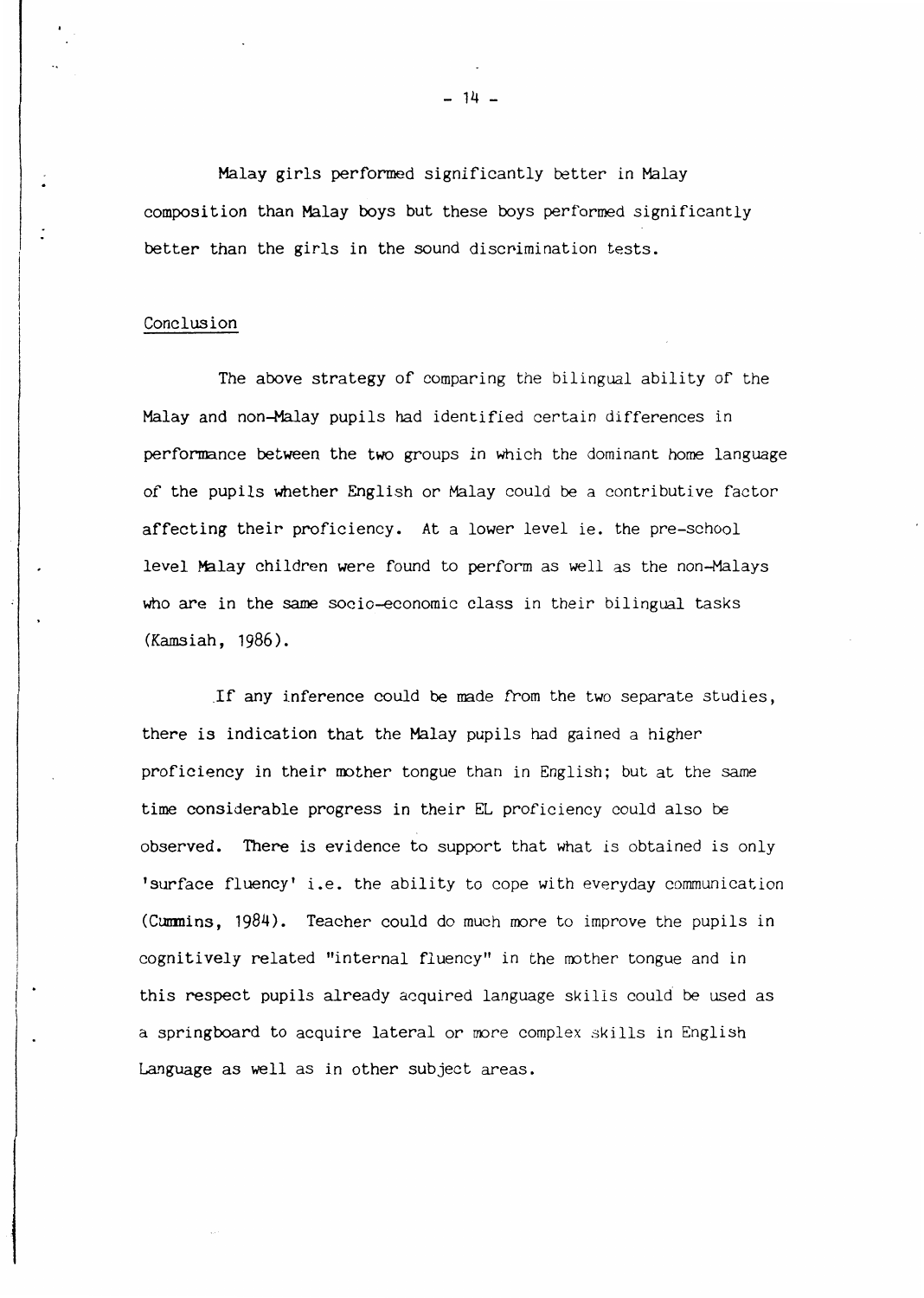More studies could be done to examine the nature of the transfer from one language to another within each linguistic group taking into account their different valaes, culture and religious belief.

#### References

 $\frac{1}{2}$ 

á

- Cummins, J. (1984) Wanted: A Theoretical Framework for Relating Language Proficiency to Academic Achievement Among Bilingual Students. In C. Rivera (ed). Language Proficiency and Academic Achievement. UK : Multilingual Matters.
- Kamsiah Darlan, (1986) The Performance of Pre~School Malay Children on Malay and English Language Tasks - A Comparative Study. A paper presented at the FAWCAD Workshop,  $1 - 7$  June, Singapore.
- Kuo, C.Y. (1980) Population Ration, Intermarriage and Mother-Tongue Retention. In E.A. Afrendras and Kuo (ed). Language and Society in Singapore. Singapore: Singapore University Press.
- Leong Weng Kee and Ong Eng Guan. (1986) The bilingual ability (English and Chinese) of a sample of primary three pupils. A paper presented at the FAWCAD Workshop, 1 - 7 June, Singapore.
- Wong Yin Mee, Amy Sobrielo, Sally Low and Ruth Wong. (1986) Language proficiency and academic ability: A study of pupil performance in the formative years. A paper presented at the FAWCAD Workshop, 1 - 7 June, Singapore.

#### D1048 BA-1/19